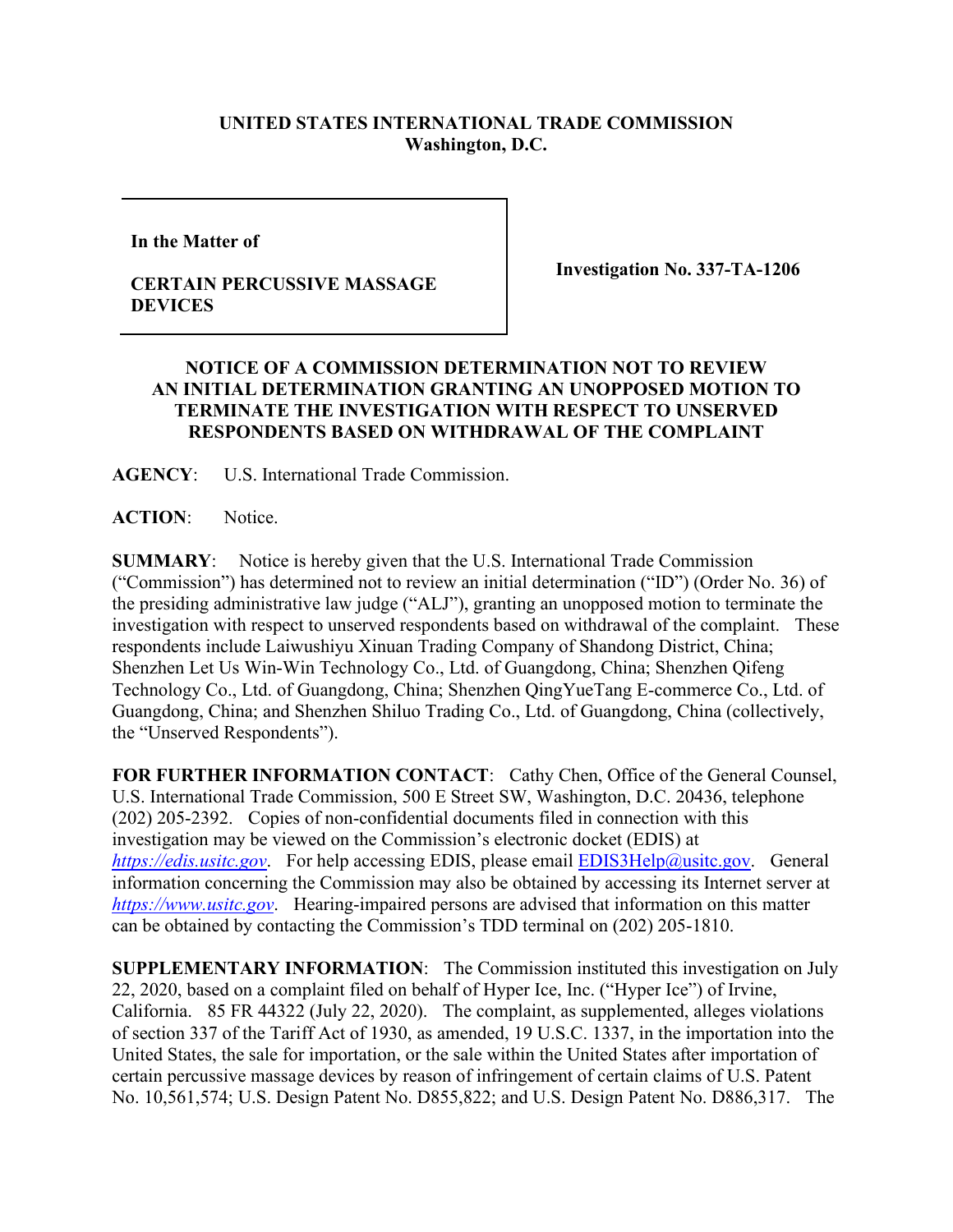complaint further alleges that a domestic industry exists. In addition to the Unserved Respondents, the Commission's notice of investigation names the following respondents: Kinghood International Logistics Inc. ("Kinghood") of La Mirada, California; Manybo Ecommerce Ltd. ("Manybo") of Hong Kong, China; Shenzhen Infein Technology Co., Ltd. ("Shenzhen Infein") of Guangdong, China; Hong Kong Yongxu Capital Management Co., Ltd. ("Hong Kong Yongxu") of Hong Kong, China; Kula eCommerce Co., Ltd. ("Kula") of Guangdong, China; Performance Health Systems, LLC ("Performance Health") of Northbrook, Illinois; Rechar, Inc. ("Rechar") of Strasburg, Colorado; Ning Chen of Yancheng, Jiangsu China; Opove, Ltd. ("Opove") of Azusa, California; Shenzhen Shufang E-Commerce Co., Ltd. ("Shufang E-Commerce") of Shenzhen, China; Fu Si ("Shenzhen Fusi Technology") of Guangdong, China;<sup>[1](#page-1-0)</sup> WODFitters ("WODFitters") Lorton, Virginia; Massimo Motor Sports, LLC ("Massimo") of Garland, Texas; and Addaday LLC ("Addaday") of Santa Monica, California. The notice of investigation also names the Office of Unfair Import Investigations ("OUII") as a party. On October 16, 2020, the Commission determined not to review an ID (Order No. 11) granting motions to intervene by third parties Shenzhen Xinde Technology Co., Ltd. ("Xinde") and Yongkang Aijiu Industrial & Trade Co., Ltd. ("Aijiu") in the investigation.

Respondents Kinghood, Manybo, Shenzhen Infein, Hong Kong Yongxu, and Kula have been found in default. *See* Order No. 17 (Dec. 17. 2020), *unreviewed by* Comm'n Notice (Jan. 5, 2021). Respondents Addaday, WODFitters, Massimo, Performance Health, Rechar, Ning Chen, Opove, Shufang E-Commerce, Xinde, Aijiu, and Shenzhen Fusi Technology were terminated from the investigation based upon settlement agreements. *See* Order No. 10 (Sep. 16, 2020), *unreviewed by* Comm'n Notice (Oct. 15, 2020); Order No. 12 (Nov. 4, 2020), *unreviewed by* Comm'n Notice (Nov. 20, 2020); Order No. 30 (Apr. 8, 2021), *unreviewed by*  Comm'n Notice (Apr. 22, 2021).

On August 2, 2021, Complainant Hyper Ice filed a motion to terminate the investigation with respect to the Unserved Respondents based upon withdrawal of the Complaint. *See* Order No. 36 at 2 (Aug. 3, 2021). Hyper Ice has stated that it has been unable to serve the Complaint on the Unserved Respondents at their published addresses and was unable to locate any other addresses for these respondents. *Id.* at 1. OUII supported the motion. *Id.* at 2.

On August 3, 2021, the ALJ issued the subject ID (Order No. 36) granting the motion. The ID notes Hyper Ice's argument that its inability to serve the Unserved Respondents is good cause to terminate them from the investigation. *Id.* at 2. The ID finds the motion complies with Commission Rule 210.21(a). *Id.* at 2-3. No petitions for review were filed.

The Commission has determined not to review the subject ID. The Unserved Respondents are terminated from the investigation.

<span id="page-1-0"></span><sup>1</sup> Respondent Fu Si's full name is Shenzhen Fusi Technology Co., Ltd. *See* Response of Opove Ltd., Shenzhen Shufang E-Commerce Co., Ltd., and Fu Si to the Complaint and Notice of Investigation at ¶ 40, EDIS Doc ID 716966 (Aug. 11, 2020). The principal place of business of Shenzhen Fusi Technology Co., Ltd. was changed to 14E, Building A, Guanghao International Center, No. 441 Meilong Road, Minzhi Street, Longhua District, Shenzhen, China, 518131 effective September 15, 2020. *Id.*